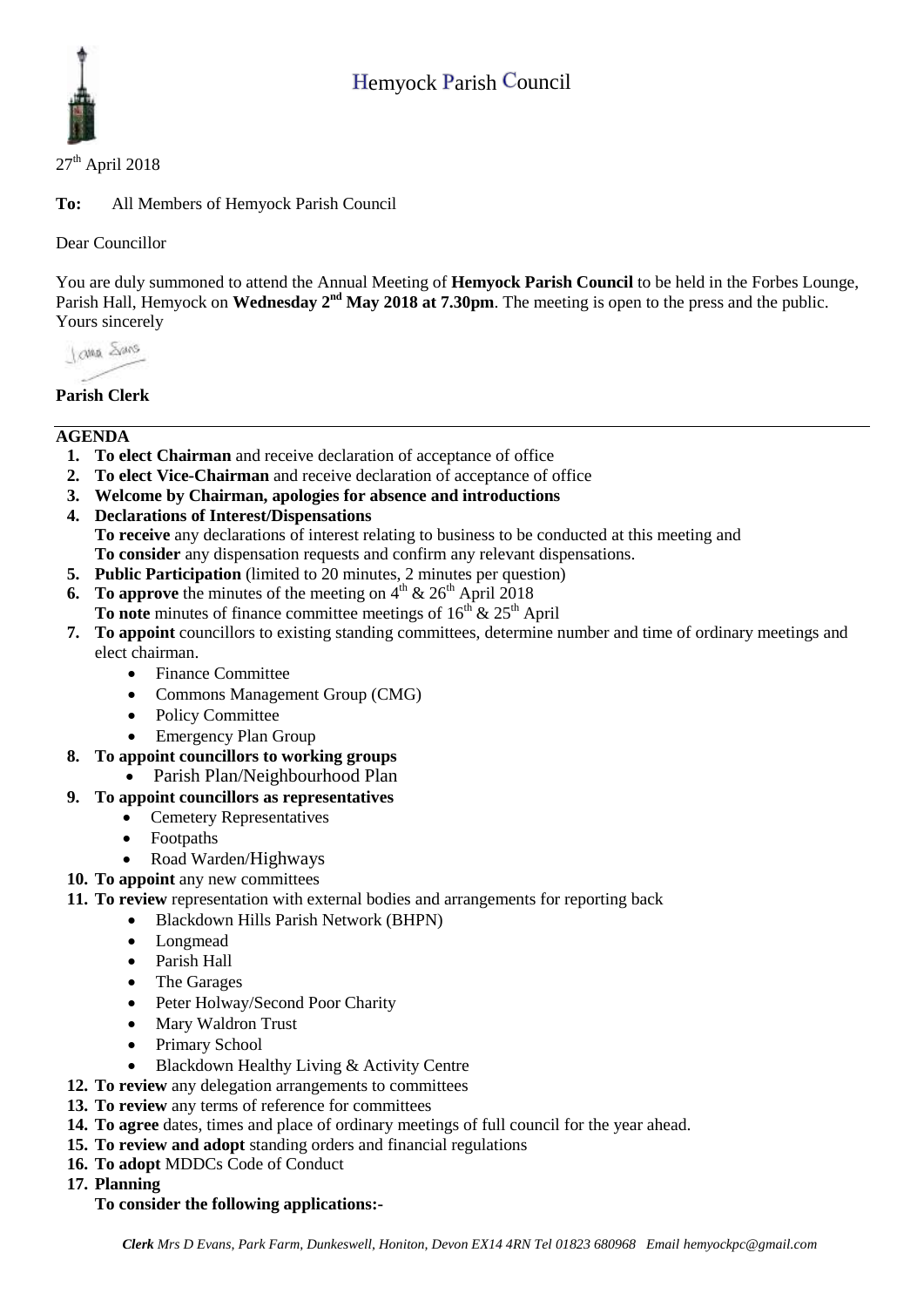- 17.1 18/00461/FULL. Hillcott, Hemyock. Change of use of agricultural land and formation of outdoor winter equine exercise area.
- 17.2 18/00525/FULL. Madford Farm, Hemyock. Conversion of an agricultural barn into a hotel/guesthouse (Use Class C1) to include relocation of hedgerow.
- 17.3 18/00581/HOUSE. 25 Castle Park, Hemyock. Erection of single storey extension.<br>17.4 18/00474/FULL. Land West of Elmdene. Hemyock. Erection of 2 dwellings, alteration
- 17.4 18/00474/FULL. Land West of Elmdene, Hemyock. Erection of 2 dwellings, alterations to existing access, and associated works.
- 17.5 18/00527/HOUSE. Paddock Wood, Culmstock. Installation of UPVC folding doors to breakfast room and dining room to include construction of cavity wall following removal of sun room and canopy.
- 17.6 18/00356/FULL. Land and Buildings at NGR 313669 113266 Builders Yard, Culmstock Road Hemyock. Variation of condition 2 of planning permission 17/01510/FULL to allow substitute plans in respect of the addition of a garage to Plot 5 and re-siting of store and parking to Plot 6.

## **To note permission granted for:-**

- 17.7 18/00170/FULL. Old Storage Building, Culmbridge Mill, Hemyock. Conversion and extension of agricultural building to dwelling (Revised scheme).
- 17.8 18/00176/FULL. Blackdown Hill Road, Hemyock. Erection of extension to existing livestock building.
- 17.9 18/00322/HOUSE. 16 Logan Way, Hemyock. Erection of single storey side extension following demolition of existing conservatory.
- 17.10 17/02066/FULL. 24 Station Road, Hemyock. Erection of 2 dwellings following demolition of existing bungalow and outbuildings.

#### **To note application withdrawn for:-**

17.11 17/01831/FULL. Land at Nelson Farm, Hemyock. Change of use of land for the siting of 3 gite camping pods and associated parking, compost toilets and shower facilities.

#### **To note details pursuant discharged for:-**

- 17.12 16/00390/FULL. The Barn, Lickham Bottom, Hemyock. Conversion of agricultural building to single dwelling.
- 17.13 17/01510/FULL. Builders Yard, Culmstock Road, Hemyock. Erection of 6 dwellings with associated highways, sheds and stores following demolition of existing buildings
- 17.14 17/01524/FULL. St Marys Church, Hemyock. Erection of extension and relocation of oil tank.

#### **18. Finance**

- 18.1 **To agree** income and expenditure and bank reconciliation
- 18.2 **To consider** recommendations from finance committee
	- 18.2.1 The council makes a donation of £250 to the Bowling Club and also suggests that the club
		- applies to MDDC's Communities Together fund after  $1<sup>st</sup>$  June 2018 and
		- applies to Ray Radford's Locality Budget. The parish council would support these two applications.
	- 18.2.2 The council makes a grant of £1,000 to Longmead for the year 18/19, subject to agreeing to a new list of responsibilities.
	- 18.2.3 The council pays for the hire of the Forbes Lounge for 3 hours in June for the calf club centenary statue working group to hold an open day to gather historical information.

#### **19. Matters Arising**

- **To receive an update** on any matters arising
- 19.1 Vehicle activated sign update form clerk. **Consider** spending an additional £1,155 to convert to solar powered.
- 19.2 Car Park Update on progress with pavement works and **agree** additional expenditure.
- **20. Items raised by Chairman**
- **21. Items raised by Councillors**
- **22. Date of the Next Council Meeting Wednesday 6 th June 2018 at 7.30pm, Forbes Lounge, Parish Hall**

*Anyone wishing to film part or all of the proceedings may do so unless the press and public are excluded for that part of the meeting or there is good reason not to do so, as directed by the Chairman. Any filming must be done as unobtrusively as possible from a single fixed position without the use of any additional lighting; focusing only on those actively participating in the meeting. As a matter of courtesy, anyone wishing to film proceedings is asked to advise the Chairman in attendance so that all those present may be made aware that is happening. Members of the public may also use other forms of social media to report on proceedings at this meeting.*